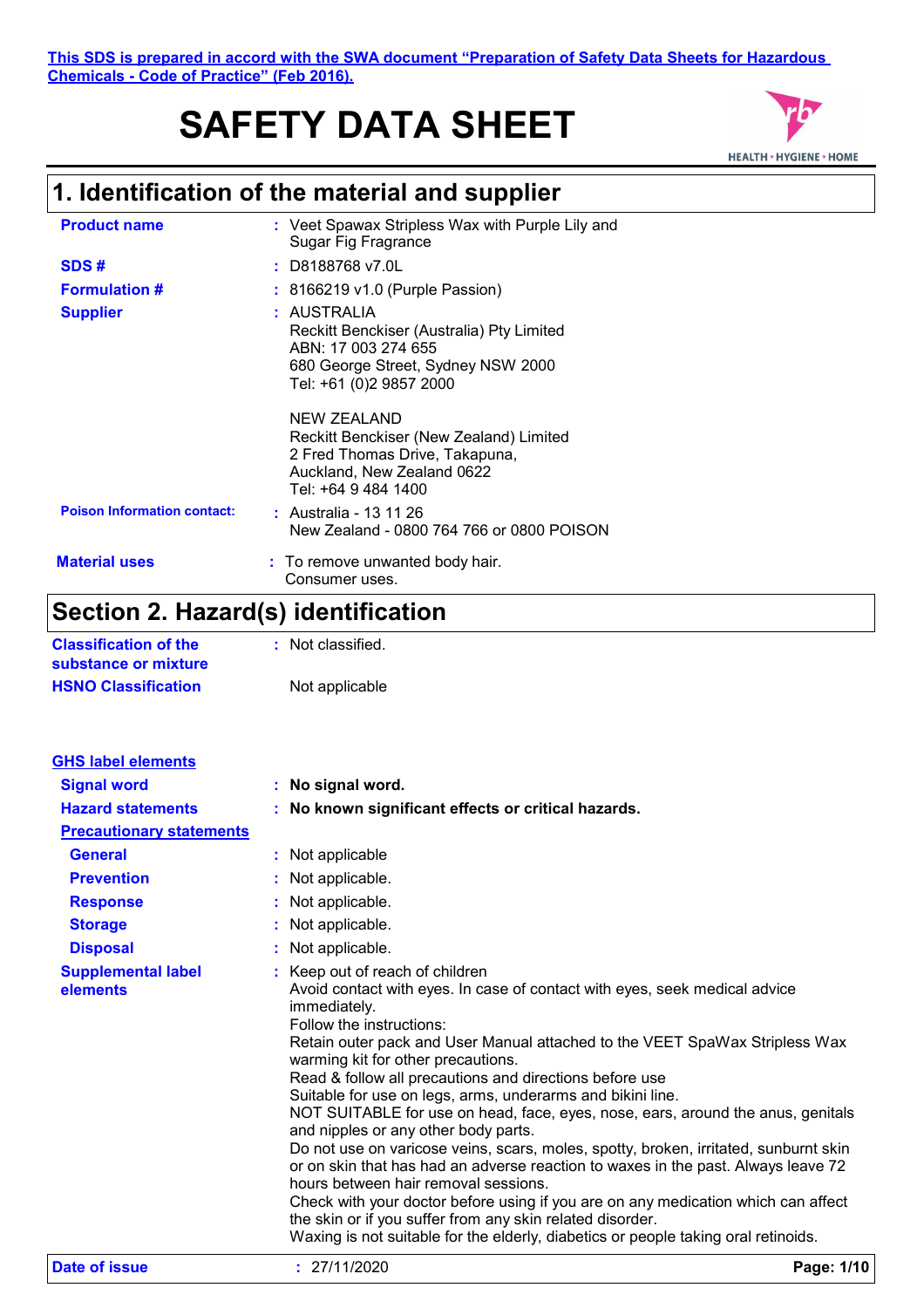### **Section 2. Hazard(s) identification**

|                                                        | Before every use, TEST YOUR SKIN REACTION by applying and removing the<br>product to a small part of the area you wish to treat, following the directions for use.<br>If after 24 HOURS there is no adverse reaction, continue to use.<br>If you experience any smarting/tingling during use, remove the product immediately<br>using some used wax, or baby oil and then rinse thoroughly with cold water. If a<br>burning sensation persists, seek medical advice.<br>Skin may be more sensitive for a short time after use, so avoid scratching.<br>After use we recommend waiting 24 hours before using anti-perspirant, any<br>perfumed product, using artificial tanning equipment, swimming or sunbathing.<br>In case of ingestion, seek medical advice immediately and show outer pack.<br>Waxing is suitable for pregnant women but may cause bruising.<br>Do not microwave refills. |
|--------------------------------------------------------|-----------------------------------------------------------------------------------------------------------------------------------------------------------------------------------------------------------------------------------------------------------------------------------------------------------------------------------------------------------------------------------------------------------------------------------------------------------------------------------------------------------------------------------------------------------------------------------------------------------------------------------------------------------------------------------------------------------------------------------------------------------------------------------------------------------------------------------------------------------------------------------------------|
| <b>Additional information</b>                          | : No known significant effects or critical hazards.                                                                                                                                                                                                                                                                                                                                                                                                                                                                                                                                                                                                                                                                                                                                                                                                                                           |
| <b>Recommendations</b>                                 | : No known significant effects or critical hazards.                                                                                                                                                                                                                                                                                                                                                                                                                                                                                                                                                                                                                                                                                                                                                                                                                                           |
| <b>Recommendations</b>                                 | : No known significant effects or critical hazards.                                                                                                                                                                                                                                                                                                                                                                                                                                                                                                                                                                                                                                                                                                                                                                                                                                           |
| Other hazards which do not<br>result in classification | : None known.                                                                                                                                                                                                                                                                                                                                                                                                                                                                                                                                                                                                                                                                                                                                                                                                                                                                                 |

### **Section 3. Composition and ingredient information**

**Substance/mixture :**

Mixture

| Ingredient name   | $%$ (w/w) | <b>CAS number</b> |
|-------------------|-----------|-------------------|
| Ititanium dioxide | ≲3        | 13463-67-7        |

 **Other Non-hazardous ingredients to 100%**

**Occupational exposure limits, if available, are listed in Section 8.**

### **Section 4. First aid measures**

#### Wash out mouth with water. Remove victim to fresh air and keep at rest in a position comfortable for breathing. If material has been swallowed and the exposed person is conscious, give small quantities of water to drink. Do not induce vomiting unless directed to do so by medical personnel. Get medical attention if symptoms occur. **:** Immediately flush eyes with plenty of water, occasionally lifting the upper and lower eyelids. Check for and remove any contact lenses. Get medical attention if irritation occurs. Flush contaminated skin with plenty of water. Remove contaminated clothing and **:** shoes. Get medical attention if symptoms occur. Remove victim to fresh air and keep at rest in a position comfortable for breathing. **:** Get medical attention if symptoms occur. **Eye contact Skin contact Inhalation Ingestion : Description of necessary first aid measures**

**Most important symptoms/effects, acute and delayed**

| <b>Potential acute health effects</b> |                                                     |            |
|---------------------------------------|-----------------------------------------------------|------------|
| <b>Eye contact</b>                    | : No known significant effects or critical hazards. |            |
| <b>Inhalation</b>                     | : No known significant effects or critical hazards. |            |
| <b>Skin contact</b>                   | : No known significant effects or critical hazards. |            |
| <b>Ingestion</b>                      | : No known significant effects or critical hazards. |            |
| <b>Over-exposure signs/symptoms</b>   |                                                     |            |
| <b>Eye contact</b>                    | : No specific data.                                 |            |
| Date of issue                         | : 27/11/2020                                        | Page: 2/10 |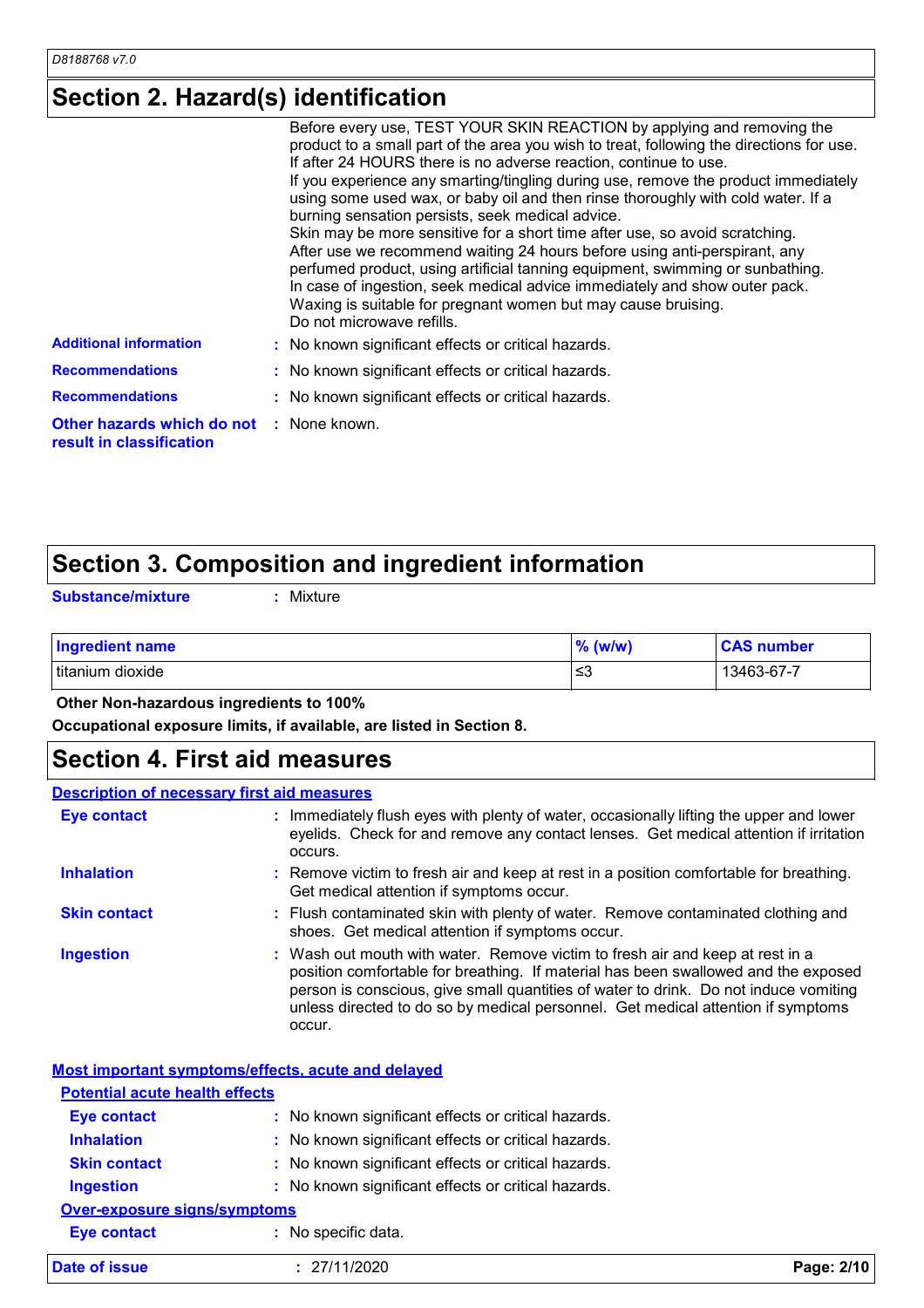### **Section 4. First aid measures**

| <b>Inhalation</b>                 | : No specific data.                                                                                                            |
|-----------------------------------|--------------------------------------------------------------------------------------------------------------------------------|
| <b>Skin contact</b>               | : No specific data.                                                                                                            |
| <b>Ingestion</b>                  | No specific data.                                                                                                              |
|                                   | Indication of immediate medical attention and special treatment needed, if necessary                                           |
| <b>Notes to physician</b>         | : Treat symptomatically. Contact poison treatment specialist immediately if large<br>quantities have been ingested or inhaled. |
| <b>Specific treatments</b>        | : No specific treatment.                                                                                                       |
| <b>Protection of first-aiders</b> | : No action shall be taken involving any personal risk or without suitable training.                                           |
|                                   |                                                                                                                                |

**See toxicological information (Section 11)**

### **Section 5. Fire-fighting measures**

| <b>Extinguishing media</b>                             |                                                                                                                                                                                                     |
|--------------------------------------------------------|-----------------------------------------------------------------------------------------------------------------------------------------------------------------------------------------------------|
| <b>Suitable extinguishing</b><br>media                 | : Use an extinguishing agent suitable for the surrounding fire.                                                                                                                                     |
| <b>Unsuitable extinguishing</b><br>media               | : None known.                                                                                                                                                                                       |
| <b>Specific hazards arising</b><br>from the chemical   | : No specific fire or explosion hazard.                                                                                                                                                             |
| <b>Hazardous thermal</b><br>decomposition products     | : No specific data.                                                                                                                                                                                 |
| <b>Special protective actions</b><br>for fire-fighters | : Promptly isolate the scene by removing all persons from the vicinity of the incident if<br>there is a fire. No action shall be taken involving any personal risk or without<br>suitable training. |
| <b>Special protective actions</b><br>for fire-fighters | : Fire-fighters should wear appropriate protective equipment and self-contained<br>breathing apparatus (SCBA) with a full face-piece operated in positive pressure<br>mode.                         |

### **Section 6. Accidental release measures**

|                                                              | <b>Personal precautions, protective equipment and emergency procedures</b>                                                                                                                                                                                                           |
|--------------------------------------------------------------|--------------------------------------------------------------------------------------------------------------------------------------------------------------------------------------------------------------------------------------------------------------------------------------|
| For non-emergency<br>personnel                               | : No action shall be taken involving any personal risk or without suitable training.<br>Evacuate surrounding areas. Keep unnecessary and unprotected personnel from<br>entering. Do not touch or walk through spilled material. Put on appropriate<br>personal protective equipment. |
| For emergency responders                                     | : If specialized clothing is required to deal with the spillage, take note of any<br>information in Section 8 on suitable and unsuitable materials. See also the<br>information in "For non-emergency personnel".                                                                    |
| <b>Environmental precautions</b>                             | : Avoid dispersal of spilled material and runoff and contact with soil, waterways,<br>drains and sewers. Inform the relevant authorities if the product has caused<br>environmental pollution (sewers, waterways, soil or air).                                                      |
| <b>Methods and materials for containment and cleaning up</b> |                                                                                                                                                                                                                                                                                      |
| <b>Small spill</b>                                           | : Stop leak if without risk. Move containers from spill area. Dilute with water and mop<br>up if water-soluble. Alternatively, or if water-insoluble, absorb with an inert dry<br>material and place in an appropriate waste disposal container. Dispose of via a                    |

licensed waste disposal contractor.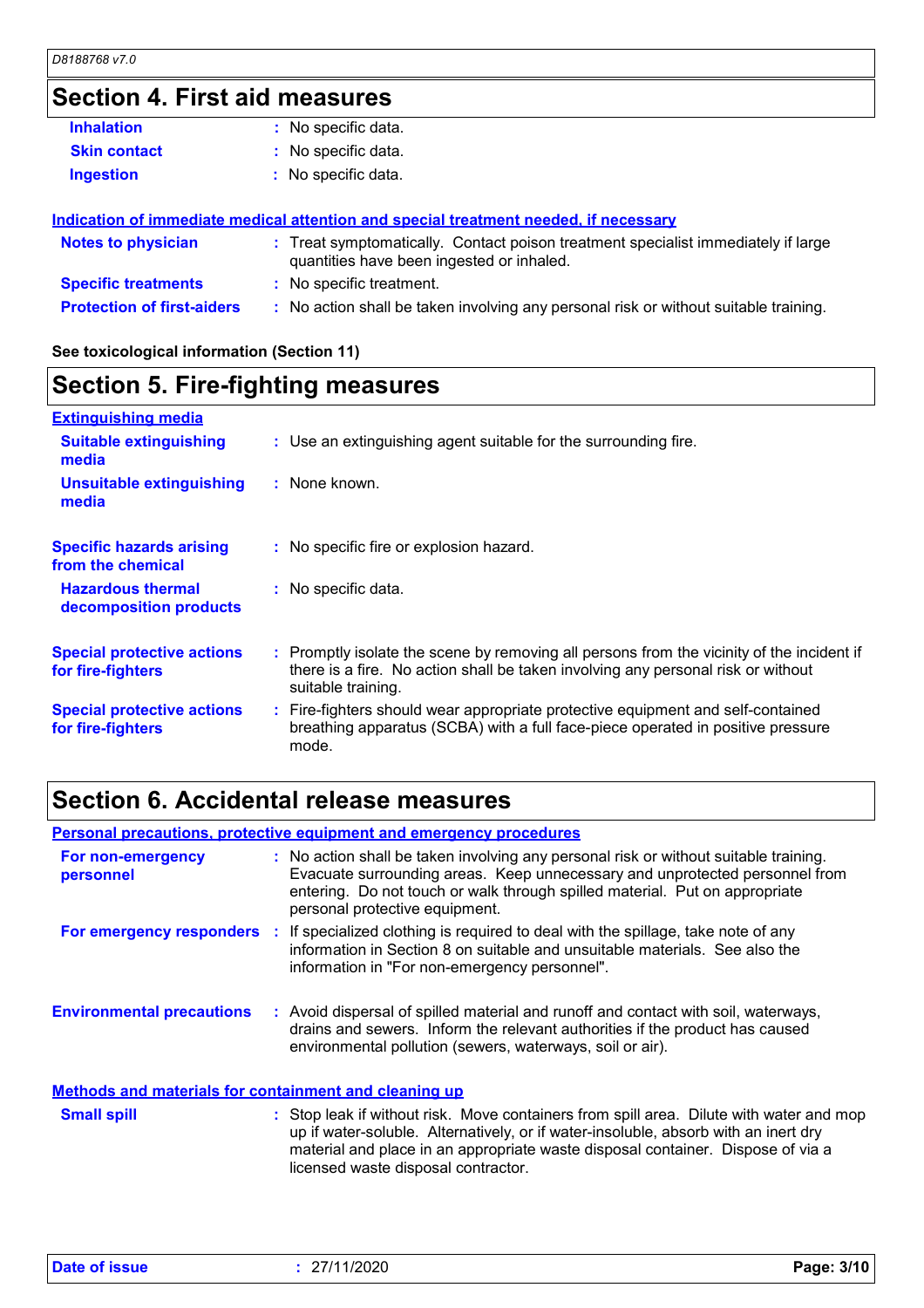### **Section 6. Accidental release measures**

| <b>Large spill</b> | : Stop leak if without risk. Move containers from spill area. Prevent entry into sewers,<br>water courses, basements or confined areas. Wash spillages into an effluent<br>treatment plant or proceed as follows. Contain and collect spillage with non-<br>combustible, absorbent material e.g. sand, earth, vermiculite or diatomaceous earth<br>and place in container for disposal according to local regulations (see Section 13).<br>Dispose of via a licensed waste disposal contractor. Note: see Section 1 for |
|--------------------|-------------------------------------------------------------------------------------------------------------------------------------------------------------------------------------------------------------------------------------------------------------------------------------------------------------------------------------------------------------------------------------------------------------------------------------------------------------------------------------------------------------------------|
|                    | emergency contact information and Section 13 for waste disposal.                                                                                                                                                                                                                                                                                                                                                                                                                                                        |

**See Section 1 for emergency contact information.**

**See Section 8 for information on appropriate personal protective equipment.**

**See Section 13 for additional waste treatment information.**

### **Section 7. Handling and storage**

#### **Precautions for safe handling**

| <b>Protective measures</b><br><b>Advice on general</b><br>occupational hygiene | : Put on appropriate personal protective equipment (see Section 8).<br>: Eating, drinking and smoking should be prohibited in areas where this material is<br>handled, stored and processed. Workers should wash hands and face before<br>eating, drinking and smoking. Remove contaminated clothing and protective<br>equipment before entering eating areas. See also Section 8 for additional<br>information on hygiene measures.                                                                                                                                                                                                                  |
|--------------------------------------------------------------------------------|-------------------------------------------------------------------------------------------------------------------------------------------------------------------------------------------------------------------------------------------------------------------------------------------------------------------------------------------------------------------------------------------------------------------------------------------------------------------------------------------------------------------------------------------------------------------------------------------------------------------------------------------------------|
| <b>Conditions for safe storage,</b><br>including any<br>incompatibilities      | Store between the following temperatures: 5 to 25°C (41 to 77°F). Store in<br>accordance with local regulations. Store in original container protected from direct<br>sunlight in a dry, cool and well-ventilated area, away from incompatible materials<br>(see Section 10) and food and drink. Keep container tightly closed and sealed until<br>ready for use. Containers that have been opened must be carefully resealed and<br>kept upright to prevent leakage. Do not store in unlabeled containers. Use<br>appropriate containment to avoid environmental contamination. See Section 10 for<br>incompatible materials before handling or use. |
| Do not store above the<br>following temperature                                | : 40 °C                                                                                                                                                                                                                                                                                                                                                                                                                                                                                                                                                                                                                                               |
| Do not store below the<br>following temperatures                               | $: -20 °C$                                                                                                                                                                                                                                                                                                                                                                                                                                                                                                                                                                                                                                            |
| <b>Recommended Storage</b><br><b>Temperature for 1 week</b>                    | :50 °C                                                                                                                                                                                                                                                                                                                                                                                                                                                                                                                                                                                                                                                |
| <b>Recommended Storage</b><br><b>Temperature for 2 weeks</b>                   | : 40 °C                                                                                                                                                                                                                                                                                                                                                                                                                                                                                                                                                                                                                                               |

### **Section 8. Exposure controls and personal protection**

### titanium dioxide **Safe Work Australia (Australia, 4/2018).** TWA:  $10 \text{ mg/m}^3$  8 hours. **Ingredient name Exposure limits Control parameters Occupational exposure limits Australia New Zealand**

**Occupational exposure limits : No exposure standard allocated.**

| Ingredient name  | <b>Exposure limits</b>                                                                                                                                                       |
|------------------|------------------------------------------------------------------------------------------------------------------------------------------------------------------------------|
| titanium dioxide | NZ HSWA 2015 (New Zealand, 11/2017).<br>WES-TWA: 10 mg/m <sup>3</sup> 8 hours. Form: The value for<br>inhalable dust containing no asbestos and less than 1%<br>free silica. |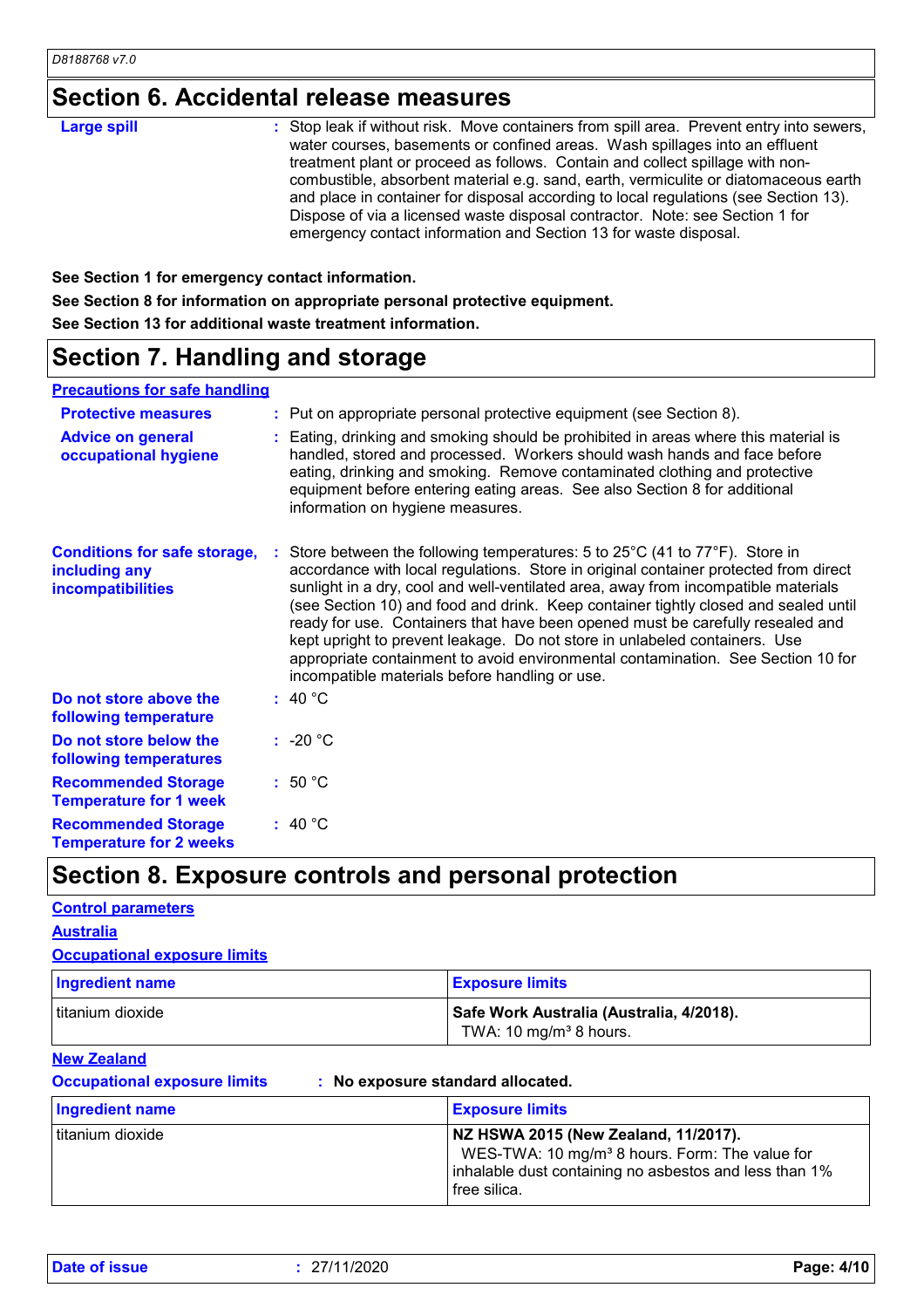**Skin protection**

### **Section 8. Exposure controls and personal protection**

| <b>Appropriate engineering</b><br><b>controls</b> | : Good general ventilation should be sufficient to control worker exposure to airborne<br>contaminants.                                                                                                                                                                                                                                                                                           |
|---------------------------------------------------|---------------------------------------------------------------------------------------------------------------------------------------------------------------------------------------------------------------------------------------------------------------------------------------------------------------------------------------------------------------------------------------------------|
| <b>Environmental exposure</b><br><b>controls</b>  | : Emissions from ventilation or work process equipment should be checked to ensure<br>they comply with the requirements of environmental protection legislation. In some<br>cases, fume scrubbers, filters or engineering modifications to the process<br>equipment will be necessary to reduce emissions to acceptable levels.                                                                   |
| Individual protection measures                    |                                                                                                                                                                                                                                                                                                                                                                                                   |
| <b>Hygiene measures</b>                           | : Wash hands, forearms and face thoroughly after handling chemical products, before<br>eating, smoking and using the lavatory and at the end of the working period.<br>Appropriate techniques should be used to remove potentially contaminated clothing.<br>Wash contaminated clothing before reusing. Ensure that eyewash stations and<br>safety showers are close to the workstation location. |
| <b>Eye/face protection</b>                        | : Safety eyewear complying with an approved standard should be used when a risk<br>assessment indicates this is necessary to avoid exposure to liquid splashes, mists,<br>gases or dusts. If contact is possible, the following protection should be worn,<br>unless the assessment indicates a higher degree of protection: safety glasses with<br>side-shields.                                 |

| <b>Hand protection</b> | : Chemical-resistant, impervious gloves complying with an approved standard should<br>be worn at all times when handling chemical products if a risk assessment indicates<br>this is necessary.     |  |
|------------------------|-----------------------------------------------------------------------------------------------------------------------------------------------------------------------------------------------------|--|
| <b>Body protection</b> | : Personal protective equipment for the body should be selected based on the task<br>being performed and the risks involved and should be approved by a specialist<br>before handling this product. |  |

| <b>Other skin protection</b>                           |  | : Appropriate footwear and any additional skin protection measures should be    |
|--------------------------------------------------------|--|---------------------------------------------------------------------------------|
| approved by a specialist before handling this product. |  | selected based on the task being performed and the risks involved and should be |
|                                                        |  |                                                                                 |

Based on the hazard and potential for exposure, select a respirator that meets the appropriate standard or certification. Respirators must be used according to a respiratory protection program to ensure proper fitting, training, and other important aspects of use. **Respiratory protection :**

### **Section 9. Physical and chemical properties**

| <b>Appearance</b>                               |                                                                 |  |  |
|-------------------------------------------------|-----------------------------------------------------------------|--|--|
| <b>Physical state</b>                           | : Liquid. [Viscous liquid.]                                     |  |  |
| <b>Color</b>                                    | : #8166219: Purple; #8166311: Beige                             |  |  |
| Odor                                            | #8166219 & 8166311: Resin smell<br>t.                           |  |  |
| <b>Odor threshold</b>                           | : Not determined                                                |  |  |
| pH                                              | Not determined                                                  |  |  |
| <b>Melting point</b>                            | : Not determined                                                |  |  |
| <b>Boiling point</b>                            | : Not determined                                                |  |  |
| <b>Flash point</b>                              | : Not determined                                                |  |  |
| <b>Evaporation rate</b>                         | Not determined<br>÷.                                            |  |  |
| <b>Flammability (solid, gas)</b>                | : Not determined                                                |  |  |
| Lower and upper explosive<br>(flammable) limits | : Not determined                                                |  |  |
| <b>Vapor pressure</b>                           | : Not determined                                                |  |  |
| <b>Vapor density</b>                            | : Not determined                                                |  |  |
| <b>Relative density</b>                         | : Not determined                                                |  |  |
| <b>Solubility</b>                               | Insoluble in the following materials: cold water and hot water. |  |  |
| <b>Solubility in water</b>                      | Not determined<br>t.                                            |  |  |
|                                                 |                                                                 |  |  |

**Date of issue :** 27/11/2020 **Page: 5/10**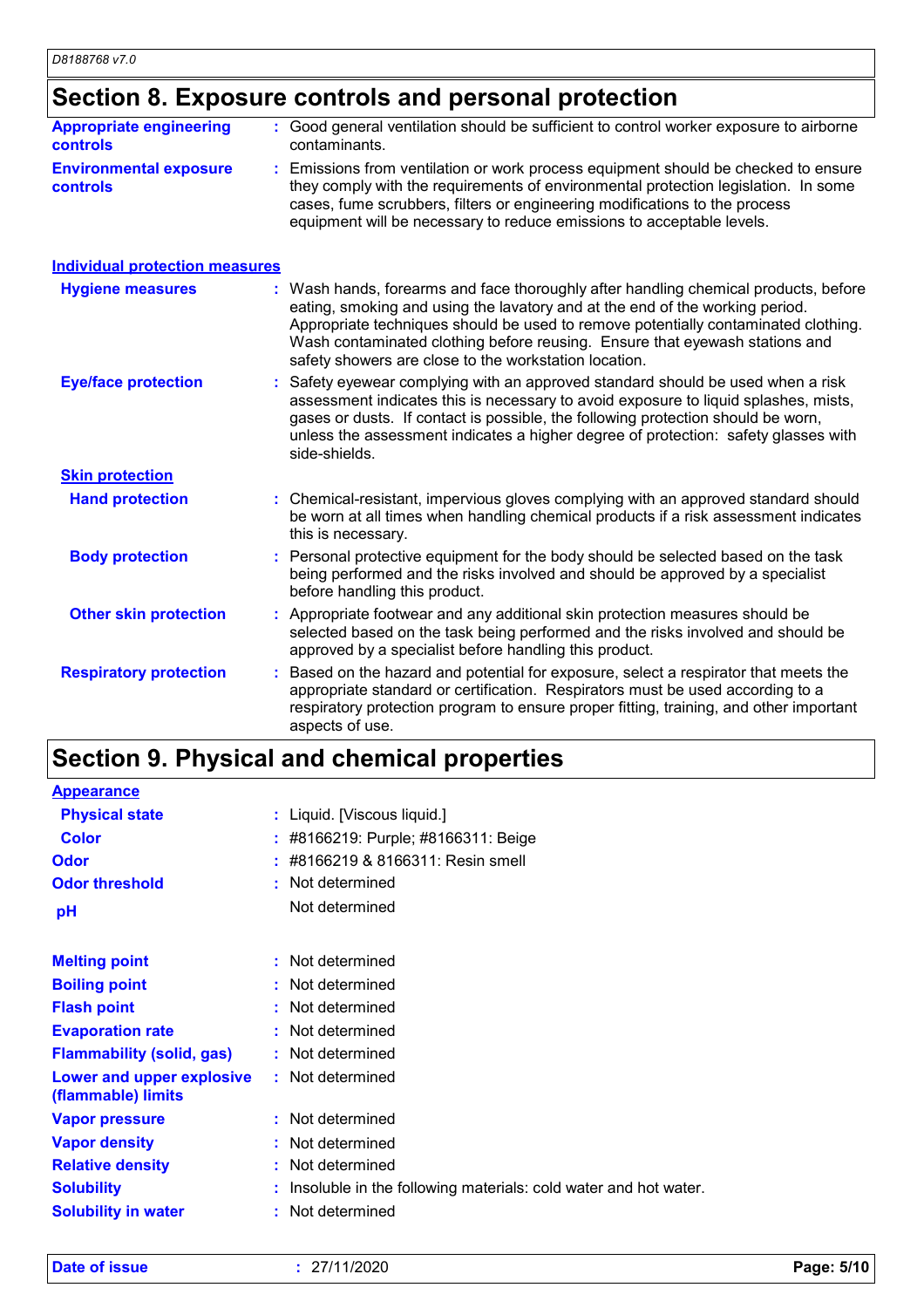### **Section 9. Physical and chemical properties**

| Flow time (ISO 2431)<br><b>Aerosol product</b>       | : Not determined                                                                                      |
|------------------------------------------------------|-------------------------------------------------------------------------------------------------------|
| <b>Decomposition temperature</b><br><b>Viscosity</b> | Not determined<br>-11<br>: Dynamic (room temperature): 9000 to 20000 mPa $\cdot$ s (9000 to 20000 cP) |
| <b>Auto-ignition temperature</b>                     | : Not determined                                                                                      |
| <b>Partition coefficient: n-</b><br>octanol/water    | : Not determined                                                                                      |

| <b>OUGLION TO. OLANING AND TUACH VILY</b>           |                                                                                                           |
|-----------------------------------------------------|-----------------------------------------------------------------------------------------------------------|
| <b>Reactivity</b>                                   | : No specific test data related to reactivity available for this product or its ingredients.              |
| <b>Chemical stability</b>                           | : The product is stable.                                                                                  |
| <b>Possibility of hazardous</b><br><b>reactions</b> | : Under normal conditions of storage and use, hazardous reactions will not occur.                         |
| <b>Conditions to avoid</b>                          | : No specific data.                                                                                       |
| <b>Incompatible materials</b>                       | : No specific data.                                                                                       |
| <b>Hazardous decomposition</b><br>products          | : Under normal conditions of storage and use, hazardous decomposition products<br>should not be produced. |

### **Section 11. Toxicological information**

#### **Information on toxicological effects**

#### **Acute toxicity**

Not available.

**Conclusion/Summary :** No known significant effects or critical hazards.

#### **Irritation/Corrosion**

| <b>Product/ingredient name</b> | <b>Result</b>                                                       | <b>Species</b> | <b>Score</b> | <b>Exposure</b>                            | <b>Observation</b> |
|--------------------------------|---------------------------------------------------------------------|----------------|--------------|--------------------------------------------|--------------------|
| titanium dioxide               | Skin - Mild irritant                                                | Human          |              | 72 hours 300<br>Micrograms<br>Intermittent |                    |
| <b>Conclusion/Summary</b>      |                                                                     |                |              |                                            |                    |
| <b>Skin</b>                    | : Based on available data, the classification criteria are not met. |                |              |                                            |                    |
| <b>Eyes</b>                    | : No known significant effects or critical hazards.                 |                |              |                                            |                    |
| <b>Respiratory</b>             | : No known significant effects or critical hazards.                 |                |              |                                            |                    |
| <b>Sensitization</b>           |                                                                     |                |              |                                            |                    |
| Not available.                 |                                                                     |                |              |                                            |                    |
| <b>Conclusion/Summary</b>      |                                                                     |                |              |                                            |                    |
| <b>Skin</b>                    | : No known significant effects or critical hazards.                 |                |              |                                            |                    |
| <b>Respiratory</b>             | : No known significant effects or critical hazards.                 |                |              |                                            |                    |
| <b>Mutagenicity</b>            |                                                                     |                |              |                                            |                    |
| Not available.                 |                                                                     |                |              |                                            |                    |
| <b>Conclusion/Summary</b>      | : No known significant effects or critical hazards.                 |                |              |                                            |                    |
| <b>Carcinogenicity</b>         |                                                                     |                |              |                                            |                    |
| Not available.                 |                                                                     |                |              |                                            |                    |
| <b>Conclusion/Summary</b>      | : No known significant effects or critical hazards.                 |                |              |                                            |                    |

| Date of issue | 27/11/2020<br>_____ | Page: 6/10 |
|---------------|---------------------|------------|
|               |                     |            |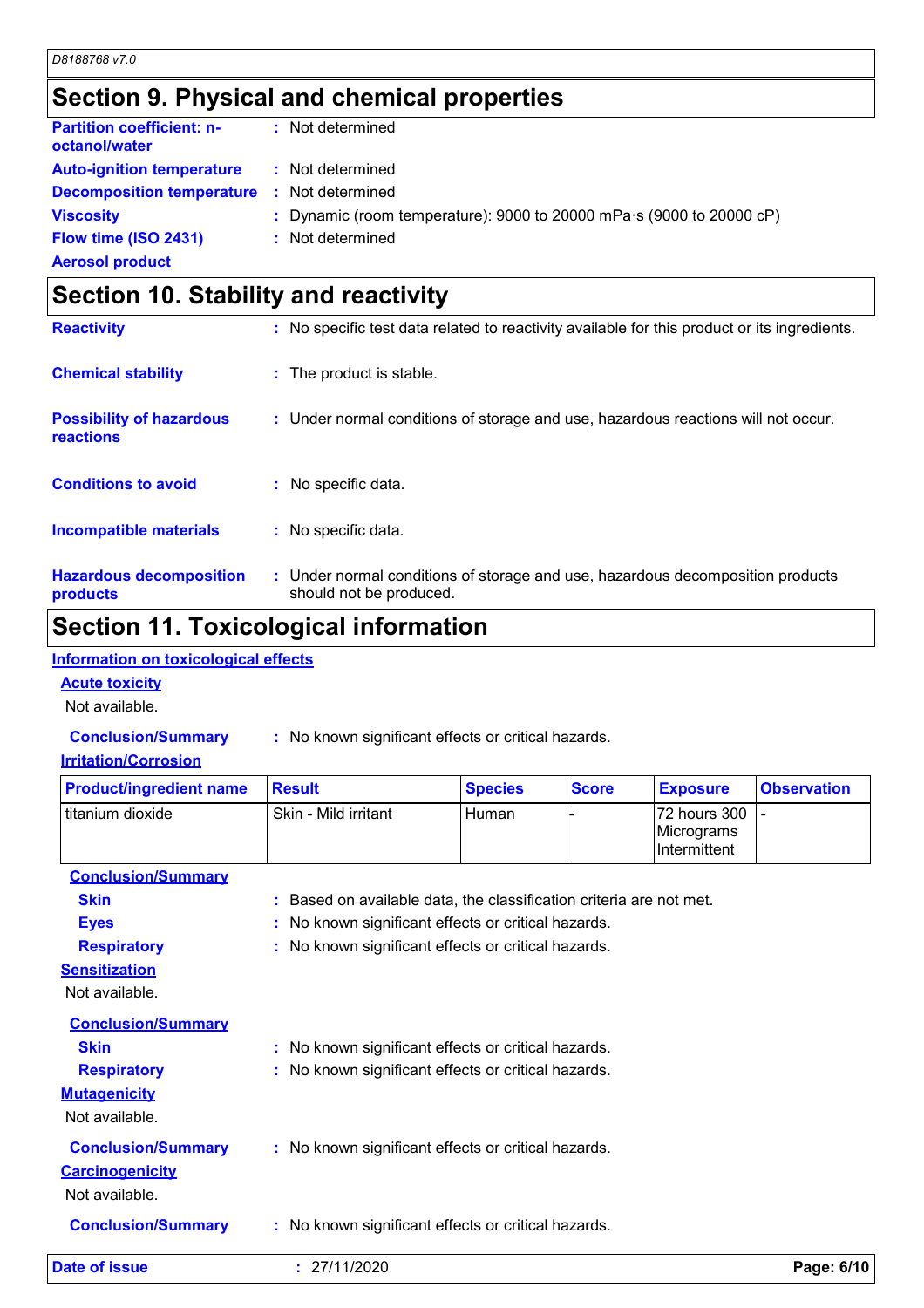### **Section 11. Toxicological information**

#### **Reproductive toxicity**

Not available.

#### **Conclusion/Summary :** No known significant effects or critical hazards.

#### **Teratogenicity**

Not available.

#### **Conclusion/Summary :** No known significant effects or critical hazards.

#### **Specific target organ toxicity (single exposure)**

Not available.

### **Specific target organ toxicity (repeated exposure)**

Not available.

#### **Aspiration hazard**

Not available.

#### **Information on the likely routes of exposure :** Not available.

#### **Potential acute health effects**

| <b>Eye contact</b>  | : No known significant effects or critical hazards. |
|---------------------|-----------------------------------------------------|
| <b>Inhalation</b>   | : No known significant effects or critical hazards. |
| <b>Skin contact</b> | : No known significant effects or critical hazards. |
| <b>Ingestion</b>    | : No known significant effects or critical hazards. |

#### **Symptoms related to the physical, chemical and toxicological characteristics**

| <b>Eye contact</b>  | : No specific data. |
|---------------------|---------------------|
| <b>Inhalation</b>   | : No specific data. |
| <b>Skin contact</b> | : No specific data. |
| Ingestion           | : No specific data. |

#### **Delayed and immediate effects and also chronic effects from short and long term exposure**

| <b>Short term exposure</b>                        |                                                                     |
|---------------------------------------------------|---------------------------------------------------------------------|
| <b>Potential immediate</b><br><b>effects</b>      | : Not available.                                                    |
| <b>Potential delayed effects</b>                  | : Not available.                                                    |
| <b>Long term exposure</b>                         |                                                                     |
| <b>Potential immediate</b><br>effects             | $:$ Not available.                                                  |
| <b>Potential delayed effects : Not available.</b> |                                                                     |
| <b>Potential chronic health effects</b>           |                                                                     |
| Not available.                                    |                                                                     |
| <b>Conclusion/Summary</b>                         | : Based on available data, the classification criteria are not met. |
| <b>General</b>                                    | : No known significant effects or critical hazards.                 |
| <b>Carcinogenicity</b>                            | : No known significant effects or critical hazards.                 |
| <b>Mutagenicity</b>                               | : No known significant effects or critical hazards.                 |
| <b>Teratogenicity</b>                             | : No known significant effects or critical hazards.                 |
| <b>Developmental effects</b>                      | : No known significant effects or critical hazards.                 |
| <b>Fertility effects</b>                          | : No known significant effects or critical hazards.                 |

#### **Numerical measures of toxicity**

| Date of issue | 27/11/2020 | Page: 7/10 |
|---------------|------------|------------|
|---------------|------------|------------|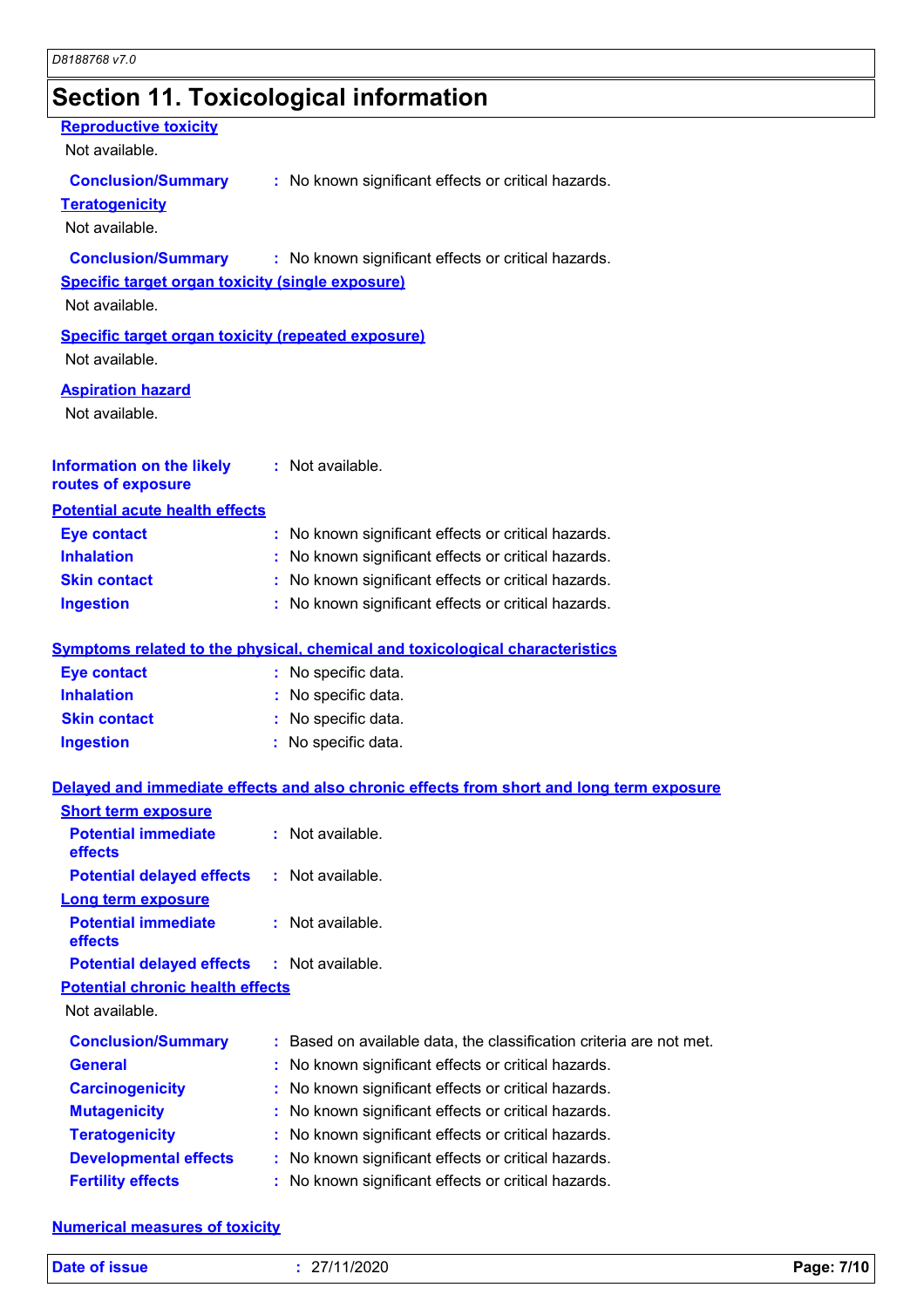### **Section 11. Toxicological information**

**Acute toxicity estimates**

Not available.

### **Section 12. Ecological information**

| <b>Toxicity</b> |
|-----------------|
|-----------------|

| <b>Product/ingredient name</b> | <b>Result</b>                            | <b>Species</b>                                                            | <b>Exposure</b> |
|--------------------------------|------------------------------------------|---------------------------------------------------------------------------|-----------------|
| titanium dioxide               | Acute LC50 3 mg/l Fresh water            | Crustaceans - Ceriodaphnia<br>dubia - Neonate                             | 48 hours        |
|                                | Acute LC50 6.5 mg/l Fresh water          | Daphnia - Daphnia pulex -<br><b>Neonate</b>                               | 48 hours        |
|                                | Acute LC50 >1000000 µg/l Marine<br>water | Fish - Fundulus heteroclitus                                              | 96 hours        |
|                                | Chronic NOEC 1 ppm Fresh water           | Daphnia - Daphnia magna -<br>Juvenile (Fledgling, Hatchling,<br>Weanling) | 48 hours        |

**Conclusion/Summary :** Based on available data, the classification criteria are not met.

#### **Persistence and degradability**

Not available.

#### **Bioaccumulative potential**

| <b>Product/ingredient name</b> | $LogPow$ | BCF | <b>Potential</b> |
|--------------------------------|----------|-----|------------------|
| Ititanium dioxide              |          | 352 | low              |

#### **Mobility in soil**

**Soil/water partition coefficient (Koc) :** Not available.

**Other adverse effects** : No known significant effects or critical hazards.

### **Section 13. Disposal considerations**

The generation of waste should be avoided or minimized wherever possible. Disposal of this product, solutions and any by-products should at all times comply with the requirements of environmental protection and waste disposal legislation and any regional local authority requirements. Dispose of surplus and nonrecyclable products via a licensed waste disposal contractor. Waste should not be disposed of untreated to the sewer unless fully compliant with the requirements of all authorities with jurisdiction. Waste packaging should be recycled. Incineration or landfill should only be considered when recycling is not feasible. This material and its container must be disposed of in a safe way. Empty containers or liners may retain some product residues. Avoid dispersal of spilled material and runoff and contact with soil, waterways, drains and sewers. **Disposal methods :**

### **Section 14. Transport information**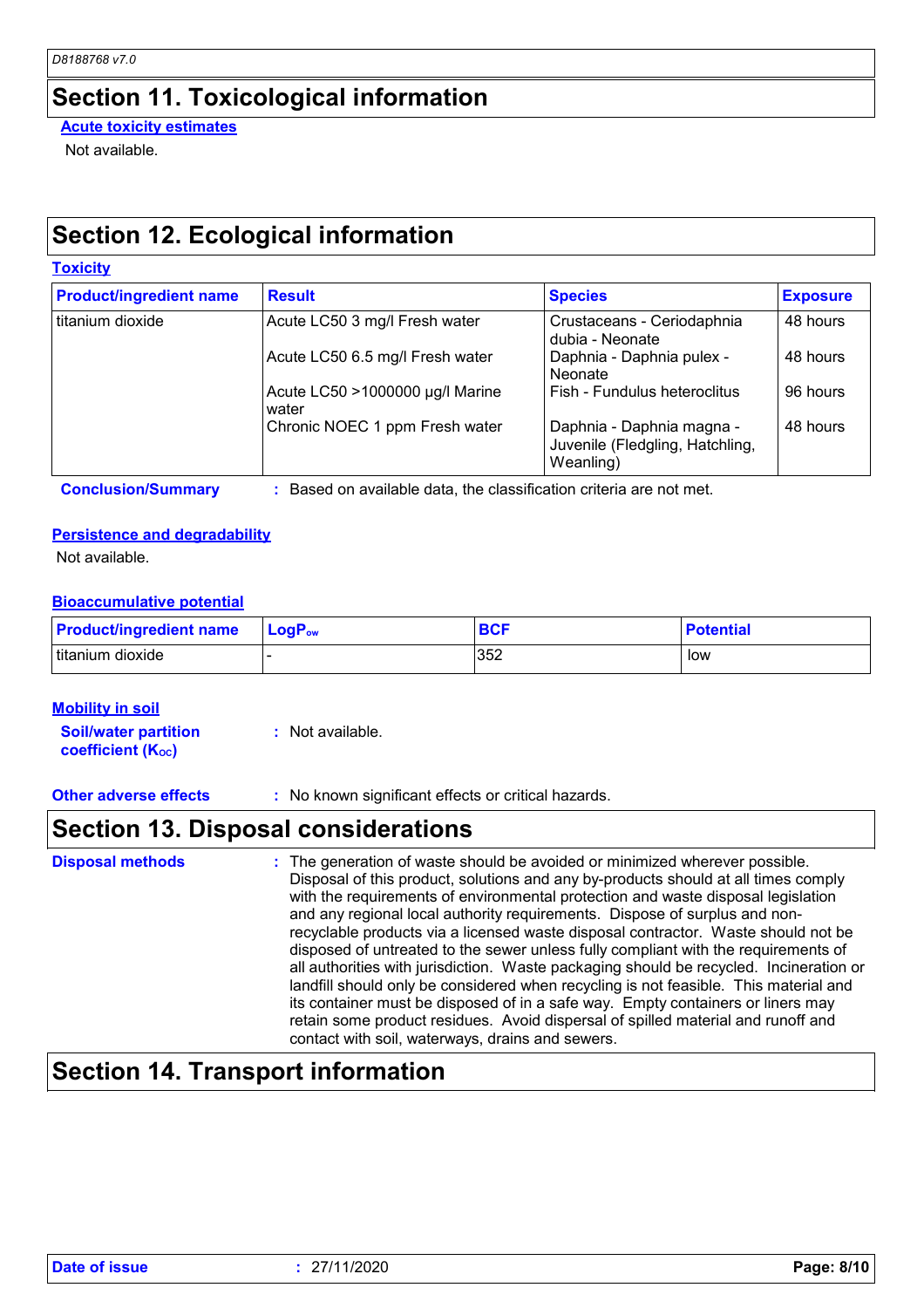### **Section 14. Transport information**

|                                      | <b>ADG</b>               | <b>ADR/RID</b> | <b>IMDG</b>    | <b>IATA</b>    |
|--------------------------------------|--------------------------|----------------|----------------|----------------|
| <b>UN number</b>                     | Not regulated.           | Not regulated. | Not regulated. | Not regulated. |
| <b>UN proper</b><br>shipping name    |                          |                |                |                |
| <b>Transport hazard</b><br>class(es) | $\overline{\phantom{0}}$ |                |                |                |
| <b>Packing group</b>                 | ٠                        |                |                | $\blacksquare$ |
| <b>Environmental</b><br>hazards      | No.                      | No.            | No.            | No.            |

**Special precautions for user Transport within user's premises:** always transport in closed containers that are **:** upright and secure. Ensure that persons transporting the product know what to do in the event of an accident or spillage.

**Transport in bulk according :** Not available. **to IMO instruments**

### **Section 15. Regulatory information**

|                                                             | <b>Standard for the Uniform Scheduling of Medicines and Poisons</b>    |
|-------------------------------------------------------------|------------------------------------------------------------------------|
| Not scheduled                                               |                                                                        |
|                                                             | <b>Model Work Health and Safety Requlations - Scheduled Substances</b> |
| No listed substance                                         |                                                                        |
| <b>Australia inventory (AICS)</b>                           | : All components are listed or exempted.                               |
| <b>New Zealand Inventory of</b><br><b>Chemicals (NZIoC)</b> | : All components are listed or exempted.                               |
| <b>HSNO Group Standard</b>                                  | : Cosmetic Products                                                    |
| <b>HSNO Approval Number</b>                                 | : HSR002552                                                            |
| <b>Approved Handler</b><br><b>Requirement</b>               | $:$ No.                                                                |
| <b>Tracking Requirement</b>                                 | $:$ No.                                                                |
|                                                             | Coofian AC, Any other relevant information                             |

### **Section 16. Any other relevant information**

| <b>Key to abbreviations</b>                        | : ADG = Australian Dangerous Goods<br>ATE = Acute Toxicity Estimate<br>BCF = Bioconcentration Factor<br>GHS = Globally Harmonized System of Classification and Labelling of Chemicals<br>IATA = International Air Transport Association<br>IBC = Intermediate Bulk Container<br><b>IMDG = International Maritime Dangerous Goods</b><br>LogPow = logarithm of the octanol/water partition coefficient<br>MARPOL = International Convention for the Prevention of Pollution From Ships,<br>1973 as modified by the Protocol of 1978. ("Marpol" = marine pollution)<br>NOHSC = National Occupational Health and Safety Commission<br>SUSMP = Standard Uniform Schedule of Medicine and Poisons<br>UN = United Nations |            |
|----------------------------------------------------|---------------------------------------------------------------------------------------------------------------------------------------------------------------------------------------------------------------------------------------------------------------------------------------------------------------------------------------------------------------------------------------------------------------------------------------------------------------------------------------------------------------------------------------------------------------------------------------------------------------------------------------------------------------------------------------------------------------------|------------|
| Date of issue / Date of<br>revision                | : 27/11/2020                                                                                                                                                                                                                                                                                                                                                                                                                                                                                                                                                                                                                                                                                                        |            |
| <b>Version</b>                                     | : 7.0                                                                                                                                                                                                                                                                                                                                                                                                                                                                                                                                                                                                                                                                                                               |            |
| <b>Procedure used to derive the classification</b> |                                                                                                                                                                                                                                                                                                                                                                                                                                                                                                                                                                                                                                                                                                                     |            |
| Date of issue                                      | : 27/11/2020                                                                                                                                                                                                                                                                                                                                                                                                                                                                                                                                                                                                                                                                                                        | Page: 9/10 |